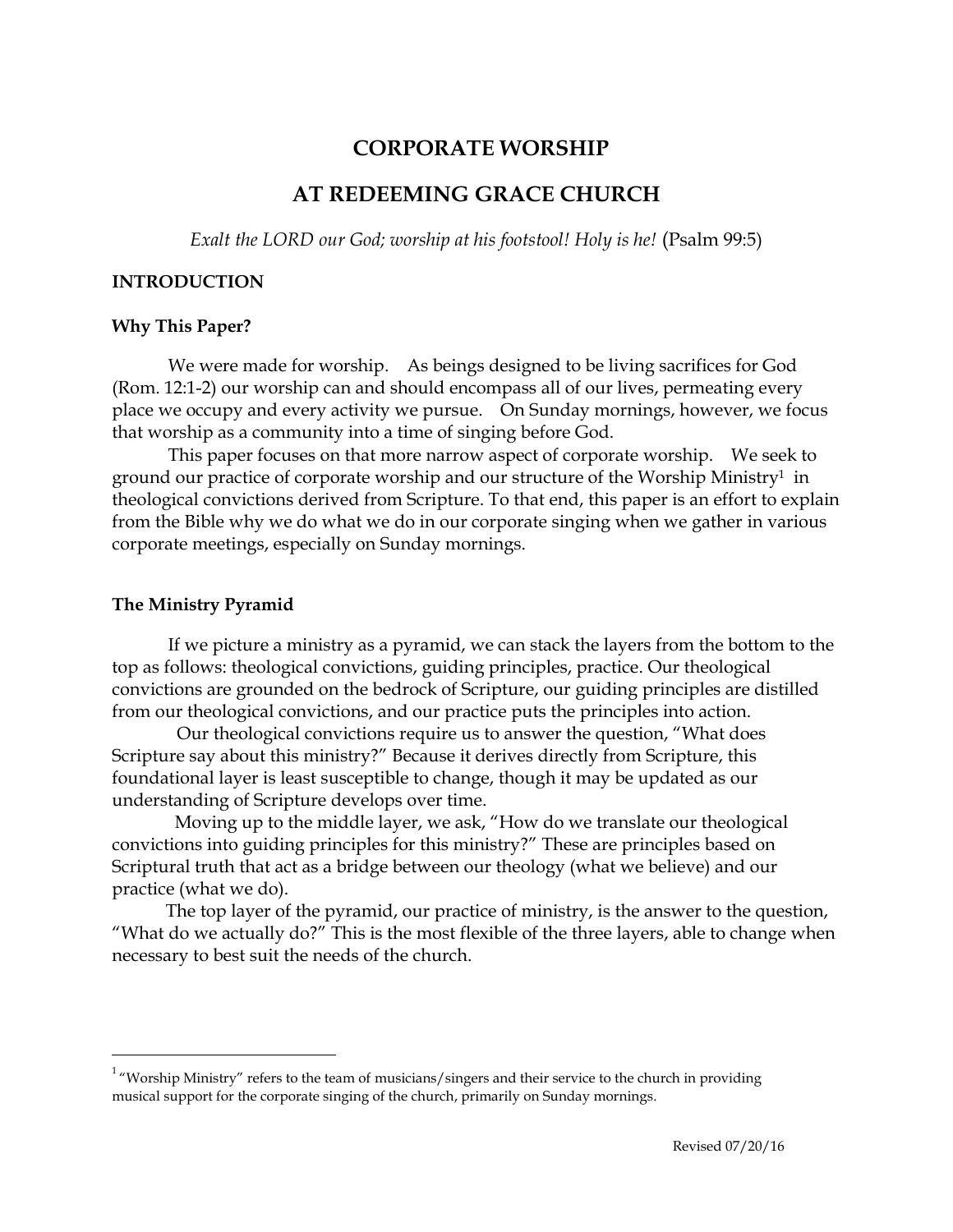## **OUR THEOLOGICAL CONVICTIONS ABOUT CORPORATE WORSHIP**

Let us first acknowledge that constructing a theology of worship is a difficult task. Among the challenges are:

- People have strong personal preferences about song, musical styles, volume of music, and more.
- Though worship is often pictured or described, Scripture nowhere clearly and simply defines what "worship" is.
- Scripture offers no single prescription for what God expects a Christian worship service to look like, hence the wide range of expressions of worship services across the globe.

Despite these difficulties we may press ahead, confident not in our own wisdom or traditions, but armed with the confidence that God's Word provides everything we need to inform our understanding and practice of worship. We begin by asking: *What are the key theological convictions derived from Scripture that should govern our principles and practice of corporate worship?*

#### **1. Convictions about the Bible**

God is a speaking God who by His Spirit has graciously disclosed himself in human words (Genesis 1:3, 28, Hebrews 1:1). We believe that God has inspired the words preserved in the Scriptures, the sixty-six books of the Old and New Testaments, which are both record and means of His saving work in the world (Matthew 22:31-32, John 10:35, 2 Timothy 3:16, 2 Peter 1:21; 3:15-16). The Bible is to be believed, as God's instruction, in all that it teaches; obeyed, as God's command, in all that it requires; and trusted, as God's pledge, in all that it promises. As God's people hear, believe, and do the Word, they are equipped as disciples of Christ and witnesses to the power of the gospel (1 Timothy 4:11-13, 2 Timothy 3:14-16). We believe that the Bible is sufficient to instruct us how to live as worshipers of God.

### **2. Convictions about God**

**a. God is the infinite, wise, creator and ruler of all.** God is infinitely perfect in all His attributes. He is the Creator of all things, visible and invisible (Genesis1:1, Psalm 33:6, John 1:1-3, Colossians1:16, Hebrews 11:3), and is therefore worthy to receive all glory and adoration (Romans 11:36). Immortal and eternal, He perfectly and exhaustively knows the end from the beginning, sustains and sovereignly rules over all things, and providentially brings about His eternal good purposes to redeem a people for himself and restore His fallen creation, to the praise of His glorious grace (Psalm 33:10-11; 115:3, Proverbs 16:4; 21:1, Daniel 4:34-35, Romans 8:28, Ephesians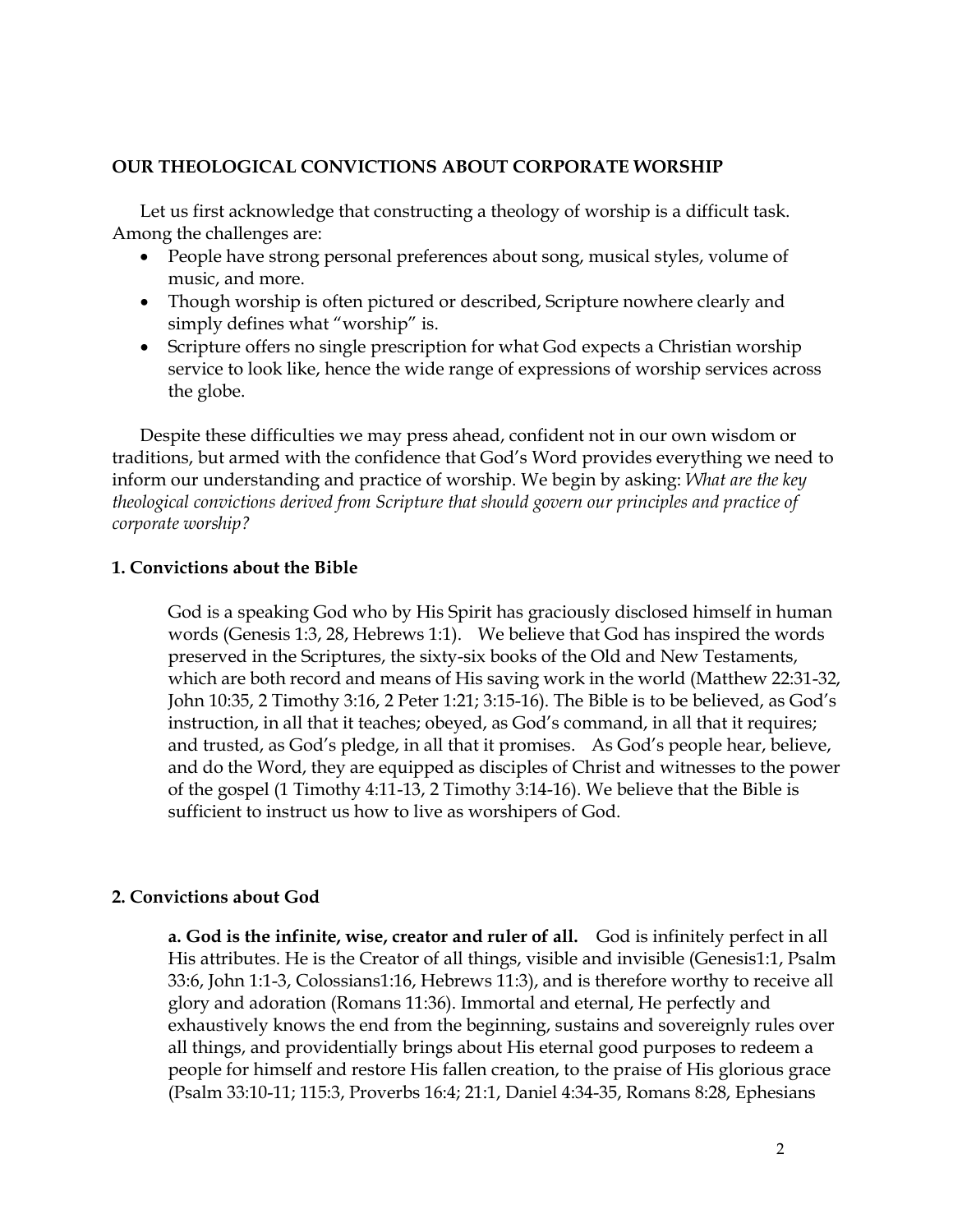1:3-10).

**b. God has eternally purposed to glorify Himself by dwelling with His people.**  Throughout the history of mankind, God has graciously revealed Himself to His people. From the Garden to New Jerusalem, as we read through the Bible it is evident that God desires to dwell among His people (Gen. 2:8-17; Exod. 25:1-9; John 1:14; 1 Cor. 3:16; Rev. 21:1-4) and make His presence and will known to them (Gen. 2; Exod. 34; Deut. 5, etc.) through various means, particularly through His Word and His Son, Jesus Christ. (2 Cor. 4:6)

**c. God is triune.** There is one God, and only one God (Deuteronomy 6:4, 1 Corinthians 8:6), eternally existing in three equally divine Persons: the Father, the Son, and the Holy Spirit (Matthew 29:18, 2 Corinthians13:14), who know, love, and glorify one another.

- **i. God the Father** is the Creator of heaven and earth. He sustains all His creatures by His Word and works all things for the good of those who love Him. And in His great mercy and grace, He sent His Son, Jesus Christ, for mankind's redemption. He intends that all creation should live to the praise of His glory.
- **ii. God the Son** became incarnate in the person of Jesus Christ. Now and forever fully God and fully man, He is the only mediator between God and man. By His death in our place, He removed the guilt of our sins and reconciled us to God. After His death, He rose from the dead and ascended to heaven, and now is seated at God's right hand, having received from the Father the name above every name.
- **iii. God the Holy Spirit** regenerates the unbeliever and unites believers to Jesus Christ in faith, and dwells within the believer to magnify the Son. He also empowers every believer for the Christian life and imparts spiritual gifts for the edification of the church.

# **3. Convictions about Worship<sup>2</sup>**

 $\overline{a}$ 

**a. God is worthy of worship.** (Rom. 11:36; Psalms 115:3, Daniel 4:34-35, Ephesians 1:3-10).

**b. Worship is the proper response of all human beings to the one true God.** (Ex. 20:2-6; Matt. 22:36-38; Rev. 5:6-14;).

**c. The fall transforms human beings from God-centered worshipers to self-centered idolaters.** (Rom. 1:18-25; 5:12)

<sup>2</sup> Portions of this section are adapted from *Worship by the Book*, edited by D.A. Carson, chapter 1.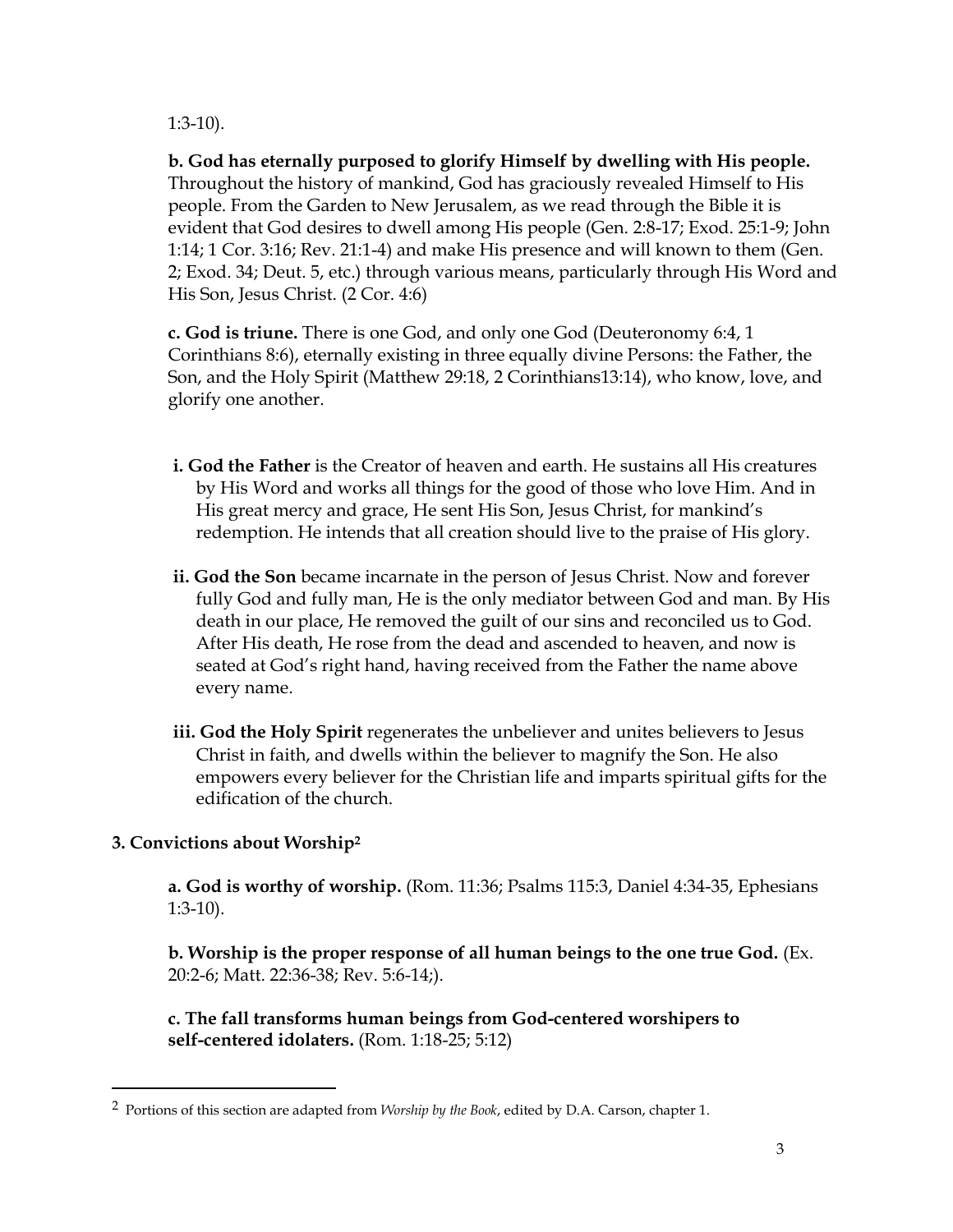**d. Only redemption in Christ restores human beings to the desire to worship God in Spirit and truth** (John 4:23-24).

**e. True worship is God-centered, highlighting the gospel and the saving work of the Father through the Son by the power of the Spirit** (Rev. 7:9-12).

**f. True worship is all of life: personal and corporate; adoration and action.** (Rom. 12:1-2).

**h. True worship on earth echoes and is informed by ongoing worship in heaven.**  (Rev. 4-5; 7:9-12; 15:2-4; 19:1-8).

## **4. Convictions about music**

## **a. Music is a gift from God.**

God created all things, both visible and invisible (Col. 1:16), and this includes music. Music, taken by itself apart from any associations with other things such as words and culture, is a morally neutral language that affects our emotions, and God gave it to man to enjoy it for His glory. (1 Tim. 6:17; 1 Cor. 10:31)

## **b. Music is to be used in the worship of God by the people of God.**

Throughout the Bible, the people of God used music in their worship of God (Exod. 15; Ps. 98:4-6; Eph. 5:19-20, etc.), and singing seems to be an integral part of the heavenly worship (Rev. 5:9-10).

### **c. Music can stir up and express God-glorifying affections and emotions.**

Throughout Scripture we see that music is a gift not only to be directed to God for His glory but also to be received from God for the joy and strengthening of the worshiper. The book of Psalms, Israel's hymnal, gave them prayers to help them express a range of emotions in their songs to God. We see various examples of music and song bringing comfort or strength or the empowering of the Spirit to believers (Eph. 5:18-20; Col. 3:16; 2 Kings 3:15; 1 Sam. 16:23; 1 Chron. 13:8). While we never want to use music to manipulate anyone, we do want to welcome its soul-stirring power for the glory of God.

# **d. Music helps us remember the truth about God (Deut. 31:21)**

# **e. Music helps us express our unity in the gospel (Eph. 5:19; Col. 3:16; Rom. 15:5-6)**

# **5. Convictions about leadership**

**a. Pastor/elders are to care for the flock entrusted to their care by God as under-shepherds (1 Pet. 5:1-3; Acts 20:28).** They are responsible for the spiritual health of the flock and one day will give an account to God for His people. They are responsible to lead the gathered congregation (1Tim. 2-3) for the glory of God and the edification of God's people. This responsibility includes ensuring that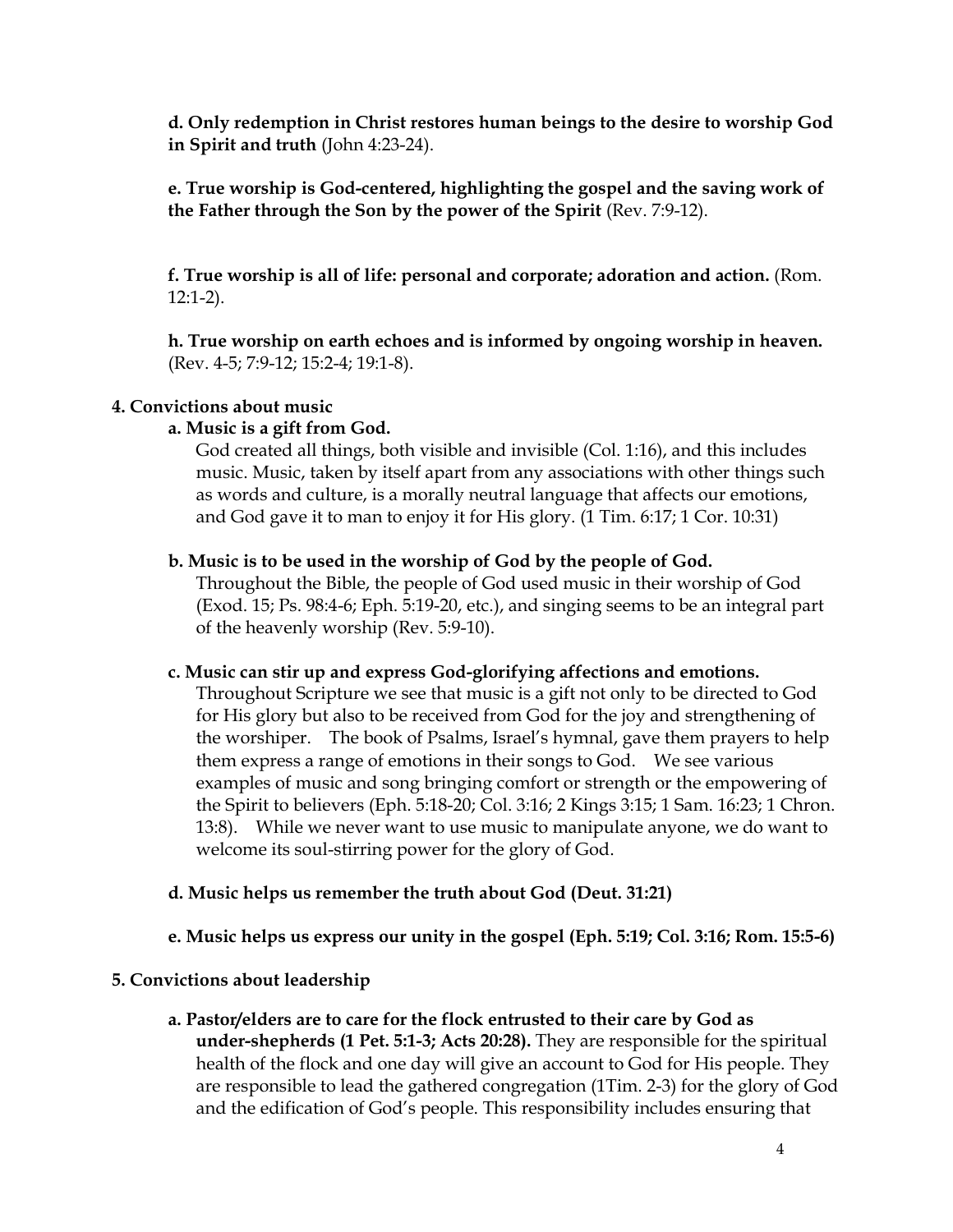God is worshiped both passionately and also "decently and in order." (1 Cor. 14:40)

**b. God provides gifted people in the congregation to serve in a variety of leadership capacities.** While the Elders are to oversee the life of the church, leadership in the church is not limited to them. The Spirit imparts many gifts (1 Cor. 12) and raises up other leaders (Acts 6; Rom. 12:6-8; 1Tim. 3:8-13) to accomplish His purposes. This leadership may include leading corporate worship on Sunday mornings during the service.

# **OUR GUIDING PRINCIPLES FOR CORPORATE WORSHIP**

Our guiding principles of worship ministry are derived from the theological convictions described above. These guiding principles are the bridge between our theology of corporate worship and our practice of corporate worship.

# **1. Under the Word**

We worship a God who revealed Himself authoritatively through creation, His Son, and His Word. In order for us to worship God with an accurate knowledge of Him, the words we sing must be truth-driven, based on the Bible and what it teaches about His glorious being and perfections. While the Bible may not address "corporate worship" as a term, or lay out a prescription for a worship service, we believe the Bible has all that God desires us to have regarding corporate worship and is sufficient to be our guide.

# **2. God-Centered**

Apart from the Triune God's gracious self-disclosure, there would be no worship of God, for worship is our *response* to God's revelation of Himself in creation and in His redemptive work through Jesus Christ. The initiative for worship comes from God, who calls us to respond to Him for His glory and our joy. This means that our corporate singing will be God-centered, focused primarily on God's being, attributes, and actions, rather than on ourselves. We worship the Father through the Son in the power of the Spirit (Jn. 4:23-26; Eph. 2:18). As worshipers, we seek not to empty our minds but to continually fill them with truth about the One True God.

# **3. Christ-Exalting**

The focal point of God's revelation in the Bible is God's redemptive work through Jesus Christ. He is the One who died to bring us to God (1 Pet. 3:18), and He is in focus of the heavenly worship (Rev. 5:6-14), and therefore, our worship must bring the person and work of Christ, especially at the cross, centrally into view. Christ is the only mediator between God and man (1 Tim. 2:5) and without His redemptive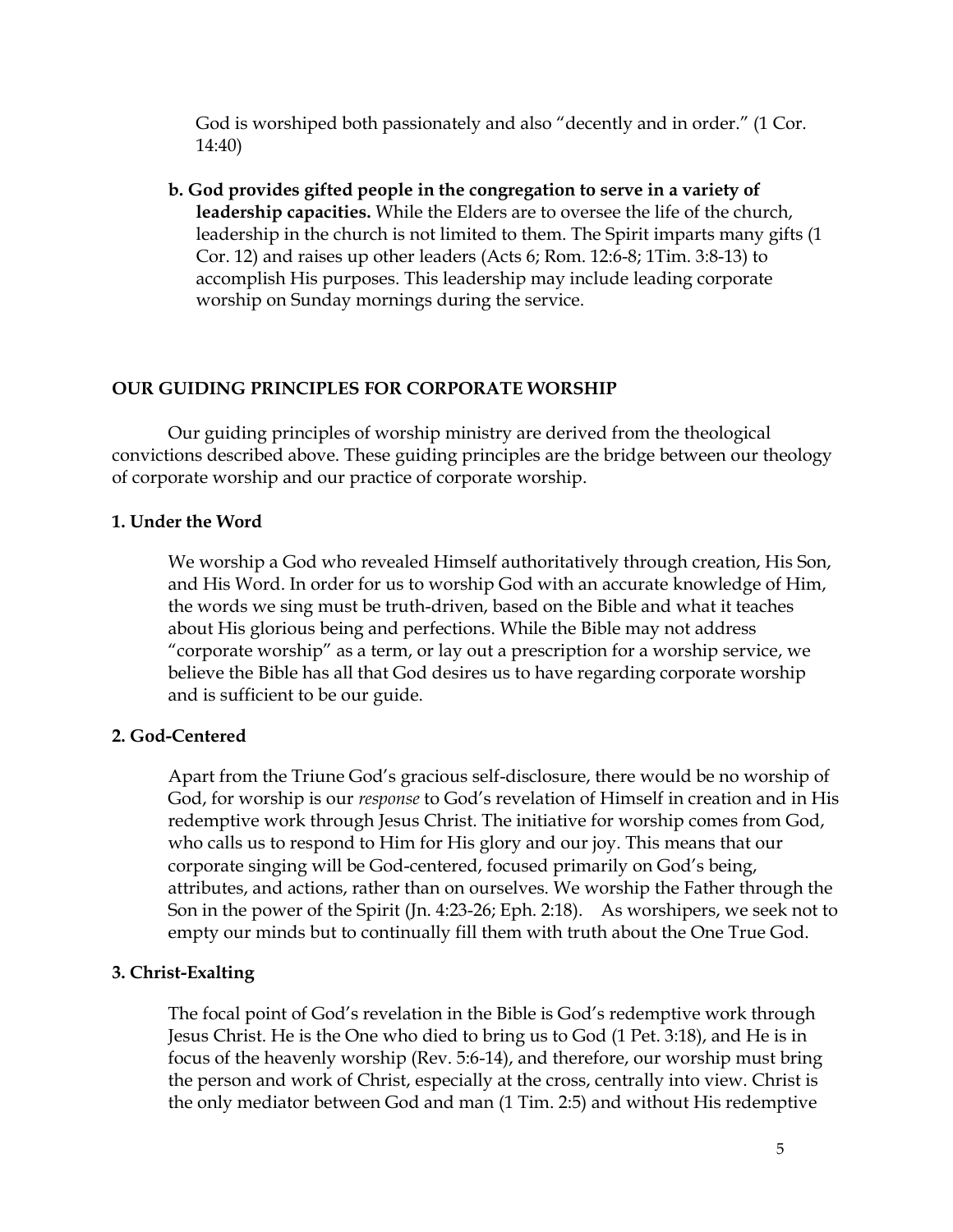work on the cross, our worship of God will not be acceptable to God. This is why we must offer our worship to God through Christ (Heb. 13:15). Our worship must be Christ-exalting because it is the will of God the Father to bestow on the Son the name above every name and He desires every knee to bow before Him because of His death on the cross (Philip. 2:8-10). This means that our corporate singing will have strong emphases on the person and work of Jesus Christ.

## **4. Spirit-empowered**

The Holy Spirit is our Helper who guides us into all the truth and glorifies Jesus Christ. (Jn. 16:13-14) Through Him we are regenerated; given ears to hear and faith to respond to the gospel call. The Spirit gifts each believer in unique ways, for the common good. He dwells in the individual believer as well as in the living temple that is the church gathered as a worshiping community. His presence in corporate worship means we can expect and anticipate spontaneous and unexpected manifestations of His presence and blessing.

### **5. Whole-hearted**

We are made for worship, designed to respond to God with all our heart, soul, mind, and strength. This great God is worthy of great praise, which means worshiping Him reverently yet demonstrably, humbly yet passionately. Such worship can be expressed in everything from kneeling in silence to joyful singing accompanied by clapping, hand- raising, dancing, and even shouting. Of all the instruments in use on any given Sunday, the most important will always be the living voice of the congregation of the redeemed.

### **6. Joyful**

God's intention for His people, even in a broken and pain-filled world, is joy. While feelings of happiness may be variable and unreliable, hearts made glad in God can be the consistent experience of God's people. Why? First, because God Himself is joyful. He rejoices over His people (Isa. 62:5) and even sings songs of joy over them (Zeph. 3:17). Jesus gives His joy to His disciples (John 15:9-12). Second, living this side of the Incarnation of Christ, joy is even more pronounced. His arrival is good news of great joy (Luke 2:10). His resurrection turns sorrow into joy (Luke 24:52), transforming every Sunday into an Easter celebration and every day into an experience of His joy-filled kingdom (Ps. 118:24; Jam. 1:2; Phil. 4:4; Rom. 14:17). Joy inexpressible is the present provision (1 Pet. 1:8-9) and certain future (Rev. 19:7) for each of Christ's followers.

### **7. Multi-generational**

Over 35 years, our church has become a multi-generational congregation. What was once a more homogeneous group of younger adults has developed into a church attended by newborns and grandparents and everything between. We will seek to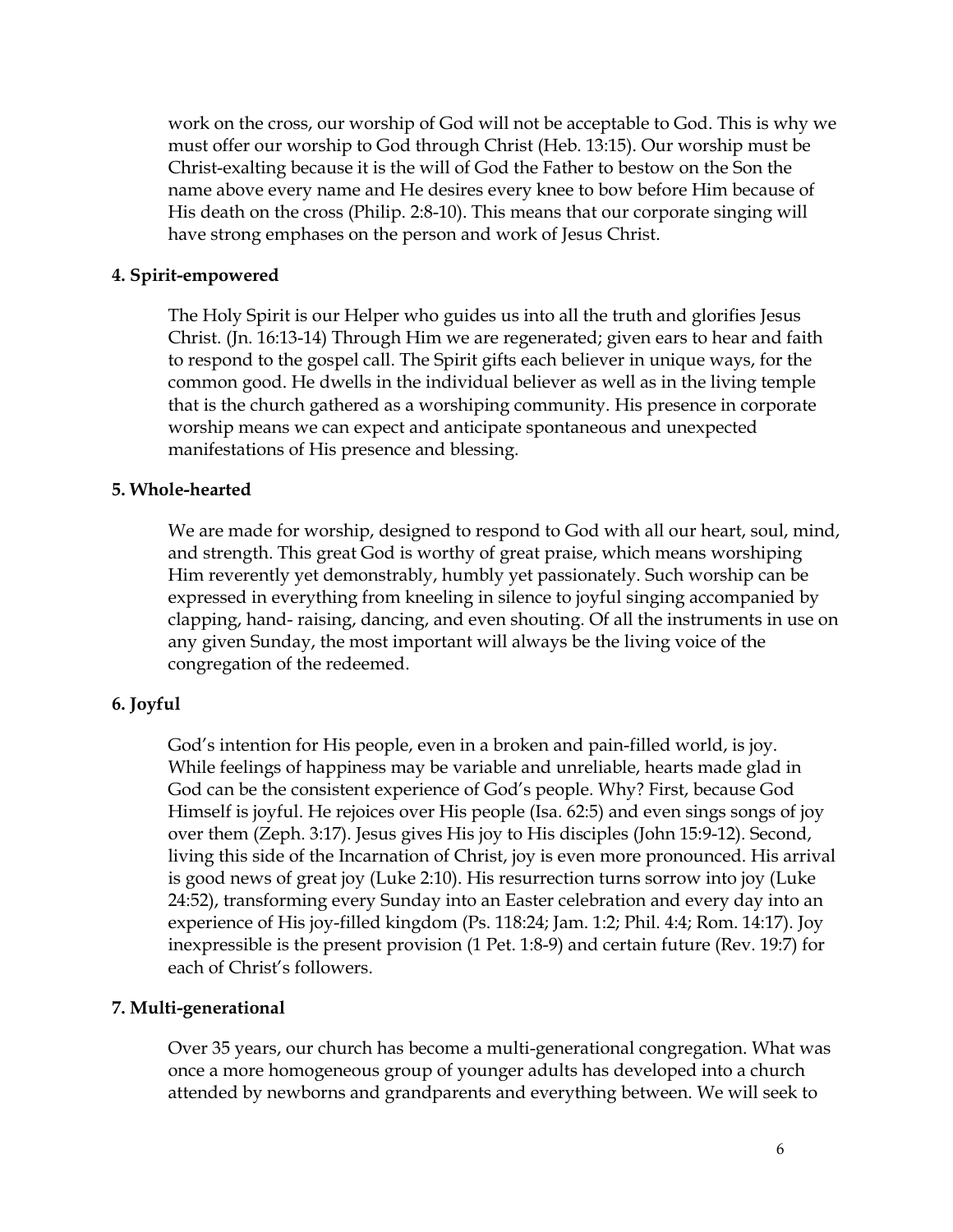provide Sunday morning worship in styles and songs that works for a range of ages. We desire a joyful, celebratory, reverently expressive experience that encourages all believers to join in. Recognizing that the church is always one generation away from extinction, we want to "tilt young" in our services in ways that invite the next generation to join in and fully participate in response to God's amazing grace. Most importantly, the gospel, not any particular musical style, is the great unifying force in our congregation and our worship (Eph. 2:13-18, Rev. 7:9-10, Gen. 12:3).

### **OUR PRACTICE OF CORPORATE WORSHIP**

Our practice of worship ministry is our attempt to translate our guiding principles, which are derived from our theological convictions, into actual practice. While how these elements are expressed in different contexts varies, these are the main components we currently include in our practice of corporate singing.

- **1. Elders:** In recognition of the God-given responsibility of the Elders to lead the church, they are responsible for all that goes on in our corporate meetings. This includes overseeing all the aspects of the corporate singing (leadership, song list, time management, etc.).
- **2. Worship Leader:** We have a designated leader who is gifted in leadership and music to lead us in singing of God's praise. The leader's responsibility in corporate singing may include song selection, preparing the worship team, leading by example as a worshiper, responding to opportunities for prophecy, and closing the worship time.
- **3. Worship Team:** Due to the size of our congregation, we have a team of gifted musicians and singers who are eager to use their spiritual gifts to help us express a variety of appropriate responses to God in our corporate singing. A team of musicians and singers can cover a wide dynamic range musically, which will then enable the congregation to freely express different emotions in the worship of God. The team members are also expected to be examples of wholehearted, joyful worship of God.
- **4. Song List/Theme:** A list of songs is chosen prior to the corporate gathering by the worship leader and is subsequently reviewed and approved by the Elder(s) overseeing the Sunday meeting.
- **5. Call to worship, exhortation, Scripture reading, and prayer:** In addition to singing, our times of corporate worship may also include other elements such as a call to worship, an exhortation, Scripture reading, or prayers. Extemporaneous exhortation/prayer during the time of singing is also encouraged as the Spirit prompts the leader to do so.
- **6. Physical expressiveness:** Kneeling, bowing down, clapping and raising of hands, dancing, shouting, standing in awe, etc., are appropriate and biblical expressions of worship to God. As God reveals the different aspects of His character and His work,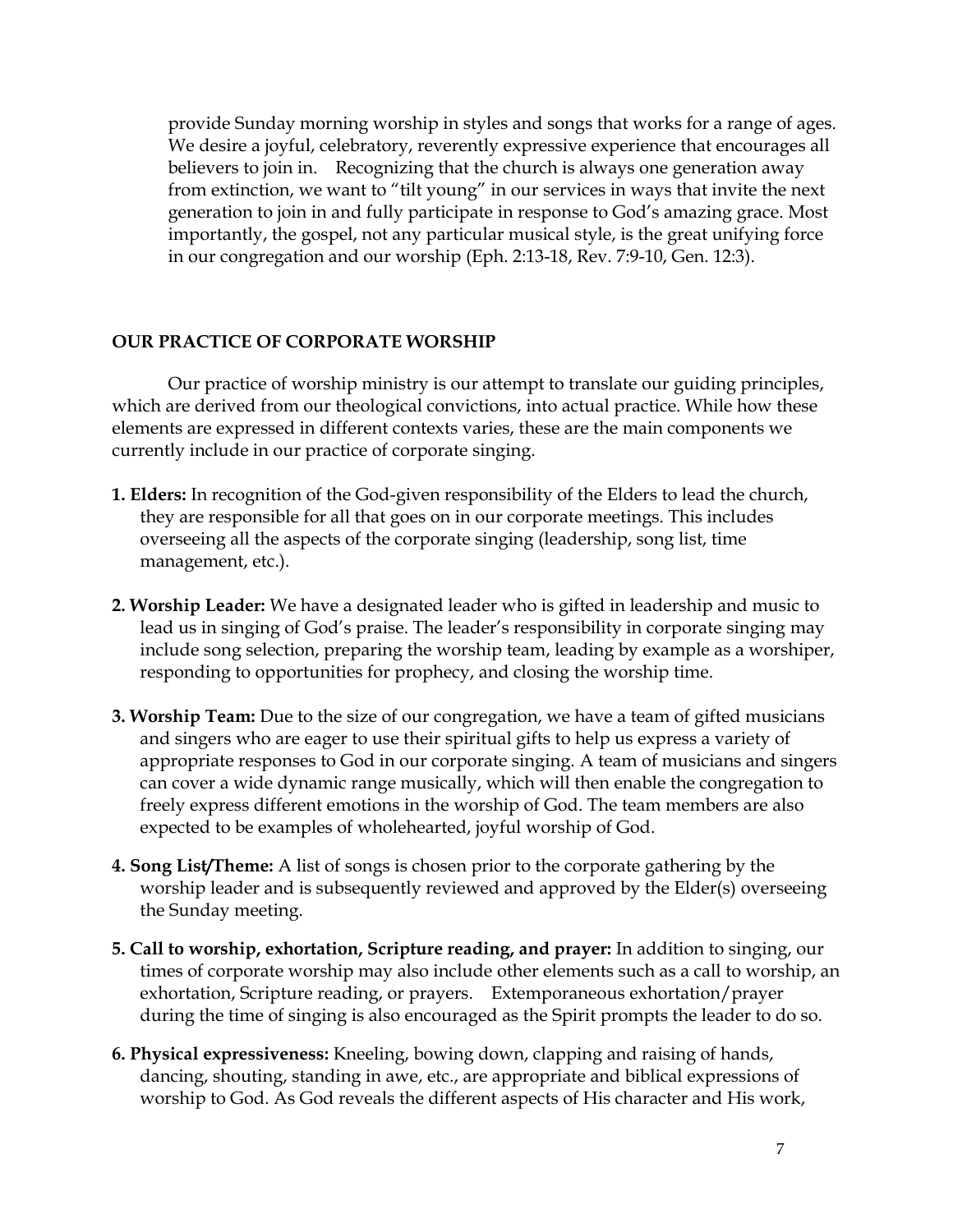which elicit a variety of emotions, we will engage our minds and emotions and respond to God by using different verbal and physical expressions in our corporate singing, doing all for the glory of God (1 Cor. 10:31), and doing so decently and in order (1 Cor. 14:40).

- **7. Gifts of the Spirit:** God desires for us to prophesy for the edification of the gathered church. (1 Cor. 14) In times of corporate singing, the believers are encouraged to exercise their spiritual gifts to build up the church. The person overseeing the ministry microphone will either allow someone to share his/her prophetic impression, or decline, based on the content and appropriateness of the impression for the meeting. The same guidelines apply for tongues and interpretation, as well as other gifts of the Spirit.
- **8. Musical style:** We will use a variety of musical styles to support our corporate singing, but our musical style will be predominantly contemporary, joyful, and celebratory. In order to allow the truths about God and His work to freshly impact our hearts and emotions, we seek to use musically creative elements in our corporate worship. These may include different styles of music and songs, new arrangements, singing with no instruments, incorporating new instruments, using a choir, instrumental ensembles, etc. These elements can also be used to highlight the corporate aspects of the church's singing.
- **9. Sound**: Our guiding principles for setting the sound levels during corporate worship are:
	- Sound levels will never exceed National Institute for Occupational Safety and Health (NIOSH) or Occupational Safety & Health Administration (OSHA) standards.
	- Sound levels will vary between 88-95 decibels (dBA).
	- Sound will be mixed in such a way that the worship team vocals are prominent and the worshipers will be able to hear the voices of the congregation.

# **CONCLUSION**

This brief paper seeks to ground our practice of corporate worship in theological convictions derived from the Bible and guiding principles drawn from those convictions. Our practices will surely change over time, and whenever our current practice requires reconsideration, a thoughtful evaluation and grounding of all our practices in the Bible is necessary in order for our corporate singing to be guided by God's Word.